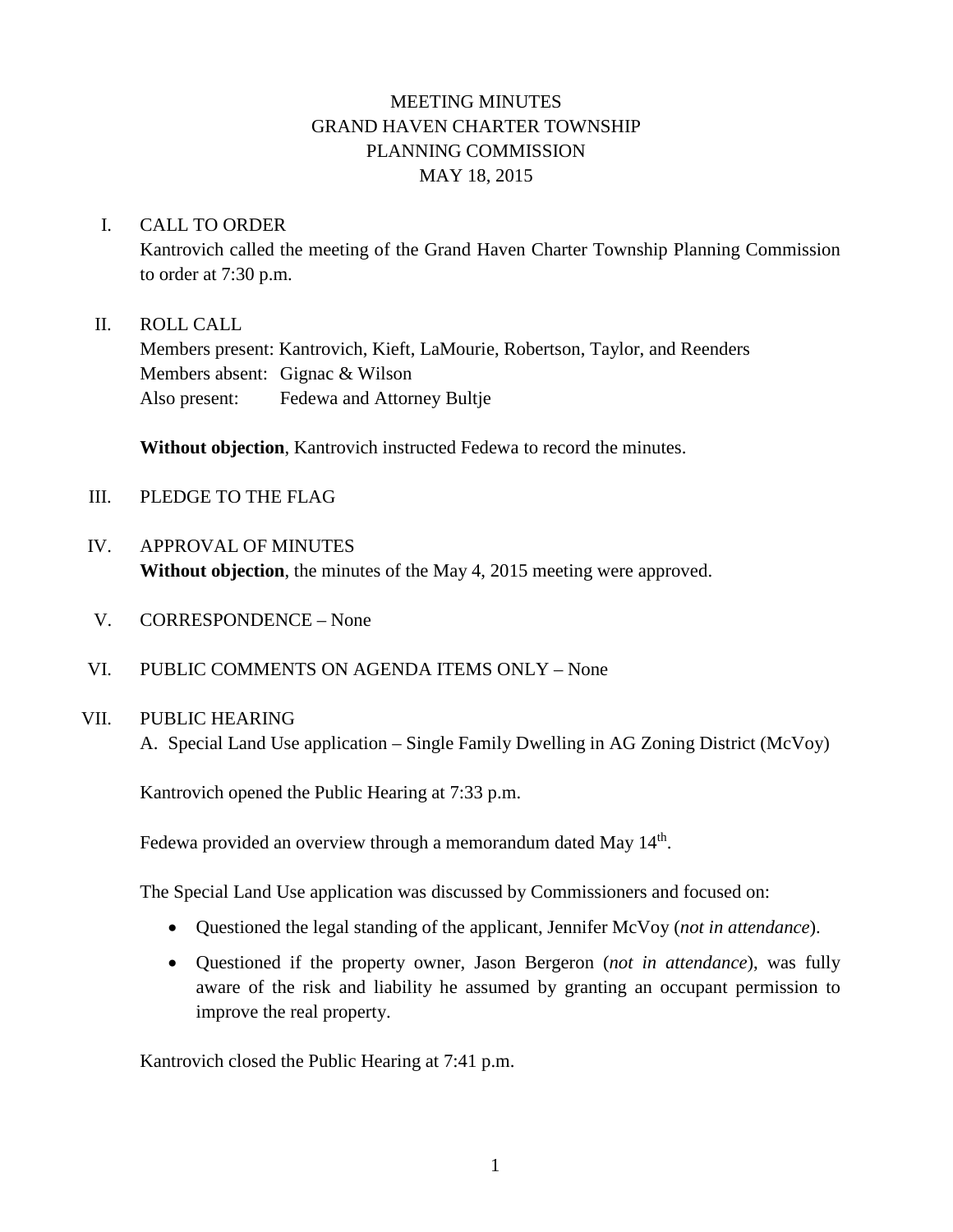B. PUD Amendment – Copper Stone Single Family Site Condominiums

Kantrovich opened the Public Hearing at 7:41 p.m.

Fedewa provided an overview through a memorandum dated April  $7<sup>th</sup>$ .

The developer, Jake Hogeboom, was present and available to answer questions from the Commissioners.

Kantrovich closed the Public Hearing at 7:45 p.m.

### VIII. OLD BUSINESS

A. Special Land Use application – Single Family Dwelling in AG Zoning District (McVoy)

The Special Land Use application was discussed by Commissioners and focused on:

- Fedewa provided an historical review of the property and conversations with staff.
- Commissioners directed staff to send a letter to the property owner outlining the potential risks and liabilities.

**Motion** by Robertson, supported by Taylor to approve with conditions the Single Family Dwelling in AG District Special Land Use application submitted by Jennifer McVoy and Jason Bergeron for property located at  $12511 \quad 152<sup>nd</sup>$  Avenue, based on the application meeting applicable requirements and standards set forth by the Grand Haven Charter Township Zoning Ordinance. Approval shall be conditioned upon:

1. The property owner returning a notarized letter of understanding that describes the risks and liabilities assumed by granting an occupant permission to improve the real property.

### **Which motion carried.**

### REPORT

- 1. This approval is based on the affirmative findings that each of the following standards has been fulfilled:
	- A. The proposed use is consistent with, and promotes the intent and purpose of this Ordinance.
	- B. The proposed use is of such location, size, density, and character as to be compatible with adjacent uses of land and the orderly development of the district in which situated and of adjacent districts.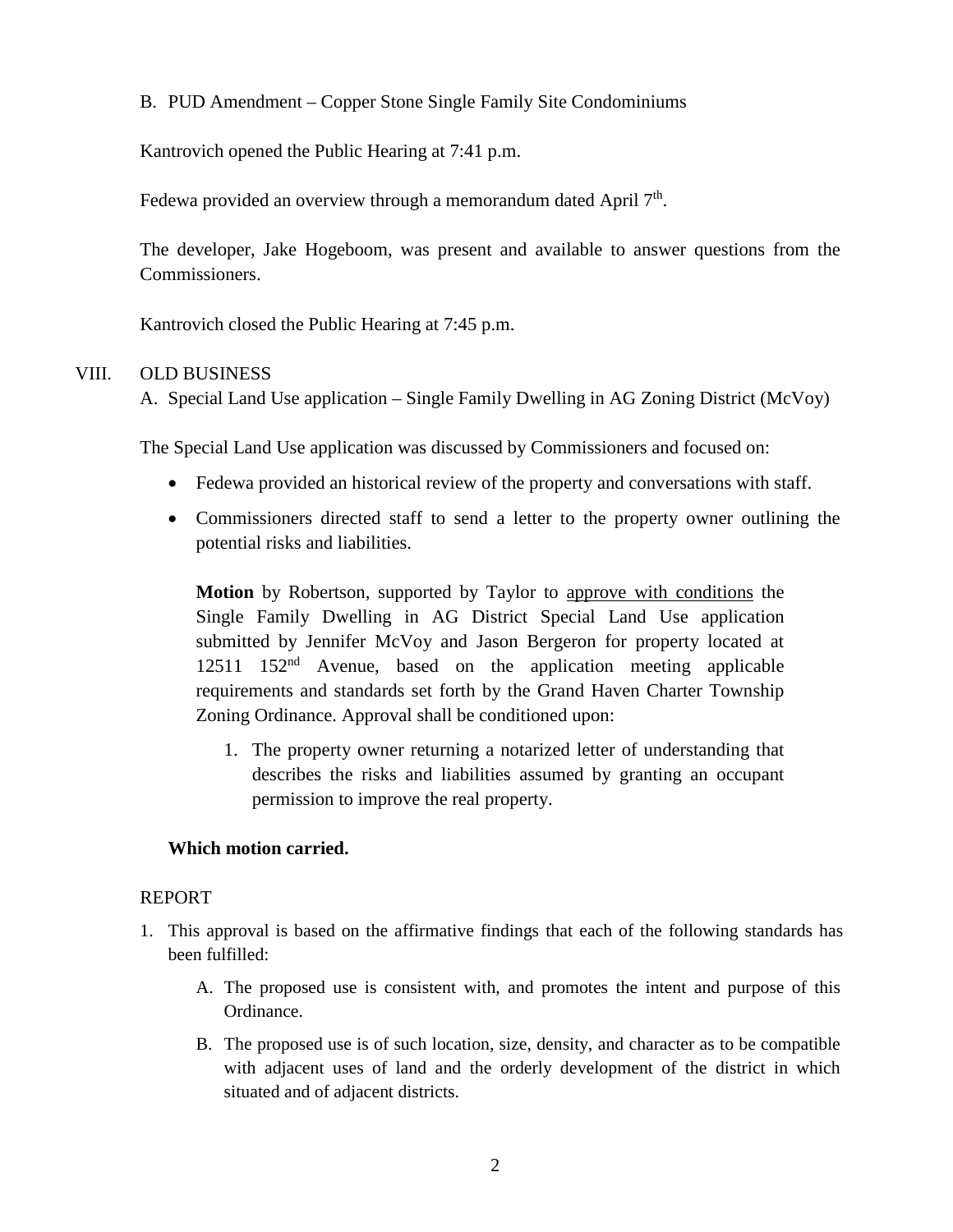- C. The proposed use does not have a substantially detrimental effect upon, nor substantially impair the value of, neighborhood property.
- D. The proposed use is reasonably compatible with the natural environment of the subject premises and adjacent premises.
- E. The proposed use does not unduly interfere with provision of adequate light or air, nor overcrowd land or cause a severe concentration of population.
- F. The proposed use does not interfere or unduly burden water supply facilities, sewage collection and disposal systems, park and recreational facilities, and other public services.
- G. The proposed use is such that traffic to, from, and on the premises and the assembly of persons relation to such use will not be hazardous, or inconvenient to the neighborhood, nor unduly conflict with the normal traffic of the neighborhood, considering, among other things: safe and convenient routes for pedestrian traffic, particularly of children, the relationship of the proposed use to main thoroughfares and to streets and intersections, and the general character and intensity of the existing and potential development of the neighborhood.
- H. The proposed use is consistent with the health, safety, and welfare of the Township.
- 2. The application meets the site plan review standards of Section 23.06 of the Zoning Ordinance. Specifically, the Planning Commission finds as follows:
	- A. The uses proposed will not adversely affect the public health, safety, or welfare. Uses and structures located on the site take into account topography, size of the property, the uses on adjoining property and the relationship and size of buildings to the site.
	- B. The site will be developed so as not to impede the normal and orderly development or improvement of surrounding property for uses permitted in this ordinance.
	- C. Safe, convenient, uncontested, and well defined vehicular and pedestrian circulation is provided for ingress/egress points and within the site. Drives, streets and other circulation routes are designed to promote safe and efficient traffic operations within the site and at ingress/egress points.
	- D. The arrangement of public or private vehicular and pedestrian connections to existing or planned streets in the area are planned to provide a safe and efficient circulation system for traffic within the township.
	- E. Removal or alterations of significant natural features are restricted to those areas which are reasonably necessary to develop the site in accordance with the requirements of this Ordinance. The Planning Commission has required that landscaping, buffers, and/or greenbelts be preserved and/or provided to ensure that proposed uses will be adequately buffered from one another and from surrounding public and private property.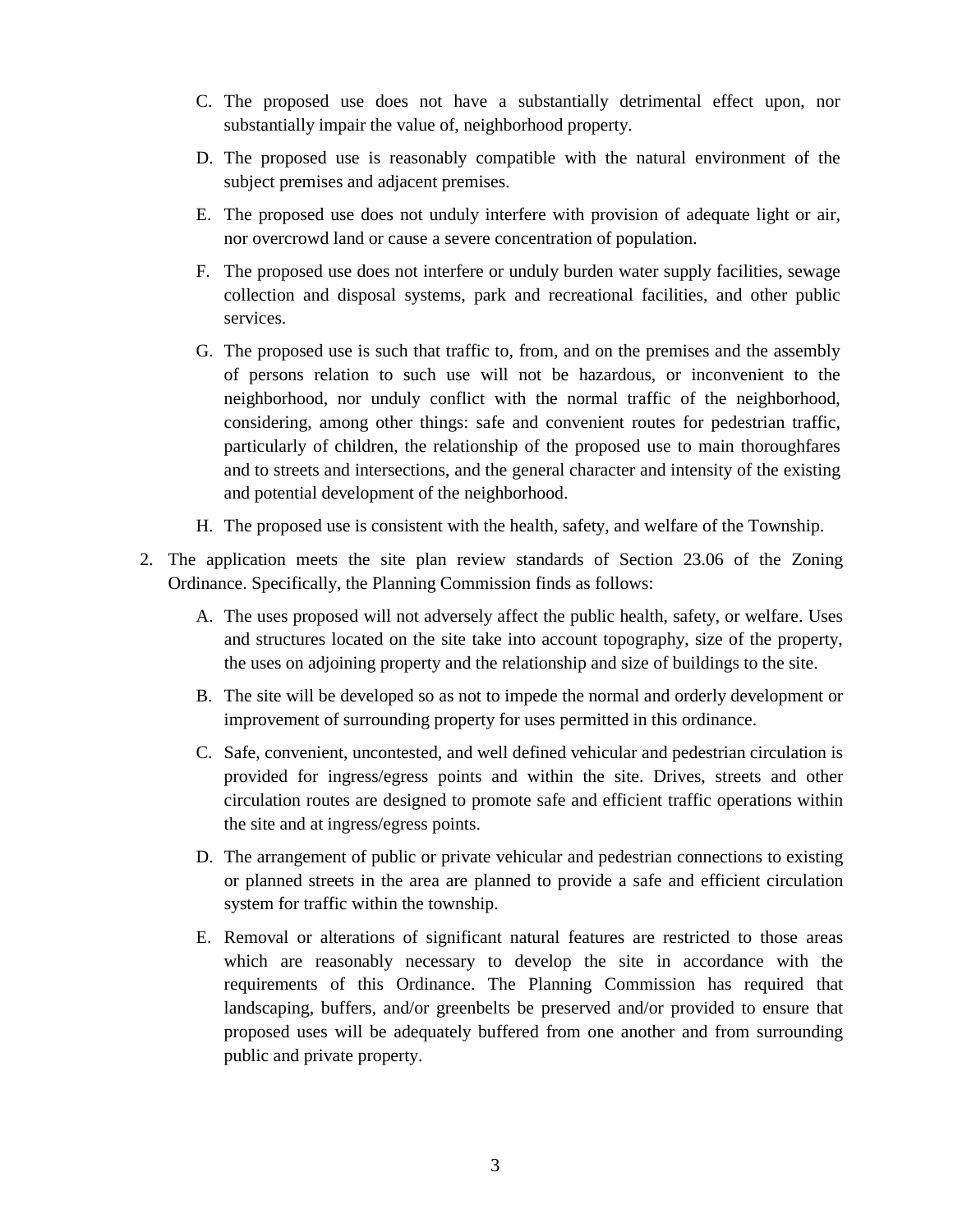- F. Areas of natural drainage such as swales, wetlands, ponds, or swamps are protected and preserved insofar as practical in their natural state to provide areas for natural habitat, preserve drainage patterns and maintain the natural characteristics of the land.
- G. The site plan provides reasonable visual and sound privacy for all dwelling units located therein and adjacent thereto. Landscaping shall be used, as appropriate, to accomplish these purposes.
- H. All buildings and groups of buildings are arranged so as to permit necessary emergency vehicle access as requested by the fire department.
- I. All streets and driveways are developed in accordance with the Ottawa County Road Commission specifications, as appropriate.
- J. Appropriate measures have been taken to ensure that removal of surface waters will not adversely affect neighboring properties or the public storm drainage system. Provisions have been made to accommodate storm water, prevent erosion and the formation of dust.
- K. Exterior lighting is arranged so that it is deflected away from adjacent properties and so it does not interfere with the vision of motorists along adjacent streets, and consists of sharp cut-off fixtures.
- L. All loading and unloading areas and outside storage areas, including areas for the storage of trash, which face or are visible from residential districts or public streets, are screened.
- M. Entrances and exits are provided at appropriate locations so as to maximize the convenience and safety for persons entering or leaving the site.
- N. The site plans conform to all applicable requirements of County, State, Federal, and Township statutes and ordinances.
- O. The general purposes and spirit of this Ordinance and the Master Plan of the Township are maintained.
- B. PUD Amendment Copper Stone Single Family Site Condominiums

The PUD Amendment application was discussed by Commissioners and focused on:

- Inquired if the entry drives to the development were gated. It was unclear when reviewing the landscape plan.
	- o Per the Developer—no, the gates will serve as decorative fences. The entry drives will not be gated.

**Motion** by Robertson, supported by LaMourie to recommend to the Township Board approval with conditions of the Copper Stone Site Condominium Planned Unit Development Amendment application located on parcels 70-07- 12-300-033 and 70-07-12-300-036 based on the application meeting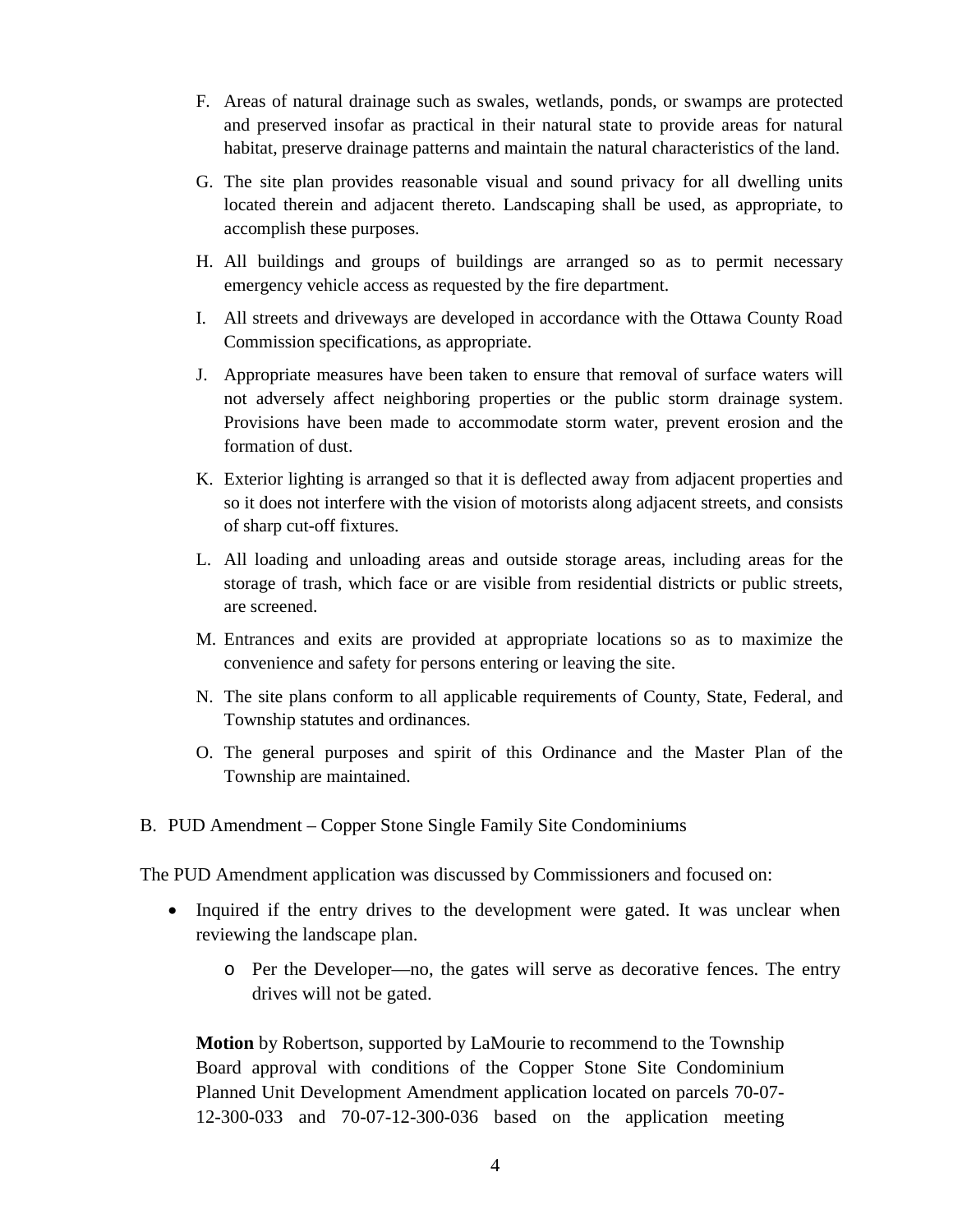applicable PUD requirements and standards set forth by the Grand Haven Charter Township Zoning Ordinance. Approval shall be conditioned upon:

- 1. Submission of the Master Deed Exhibit B documents.
- 2. The Developer shall enter into a new PUD Contract with the Township noting the new Final Approved Site Plan is dated 4/23/2015.
- 3. Combine parcels 70-07-12-300-033 and 70-07-12-300-036.
- 4. Approval and compliance with all requirements of the OCRC, OCWRC, and MDEQ. Copies of approvals and/or permits must be submitted to staff and made part of the file. No building permits shall be issued until all permits have been obtained.
- 5. Sidewalk shall be installed within 5 years of the first occupancy permit issued in Phase I, or prior to the issuance of the first occupancy permit for Phase II—whichever is later.
- 6. Individual certificates of occupancy shall not be granted until the sidewalk and landscaping for that unit is installed. Sidewalks and landscaping shall comply with the plan dated 3/18/2015.

### **Which motion carried**.

### REPORT

Pursuant to the provisions of the Grand Haven Charter Township (the "Township") Zoning Ordinance (the "Zoning Ordinance"), the following report of the Grand Haven Charter Township Planning Commission (the "Planning Commission") concerning an application by Jake Hogeboom (the "Developer") for approval of a Copper Stone Site Condominium Planned Unit Development Amendment (the "Project" or the "PUD").

The Project will consist of a medium density single-family residential development comprised of 73 dwelling units and qualifying open space for a total development area of about 59.4834 acres. Phase I of the PUD shall include 46 lots. The Project as recommended for approval is shown on a final site plan, last revised 4/23/2015 (the "Final Site Plan"), presently on file with the Township.

The purpose of this report is to state the recommendation of the Planning Commission concerning the Project, the basis for the Planning Commission's recommendation, and the Planning Commissions recommendation that the Copper Stone Site Condominium PUD Amendment be approved as outlined in the above motion. The Developer shall comply with all of the documentation submitted to the Township for this Project. In recommending the approval of the proposed PUD application, the Planning Commission makes the following findings pursuant to Section 17.04.3 of the Zoning Ordinance: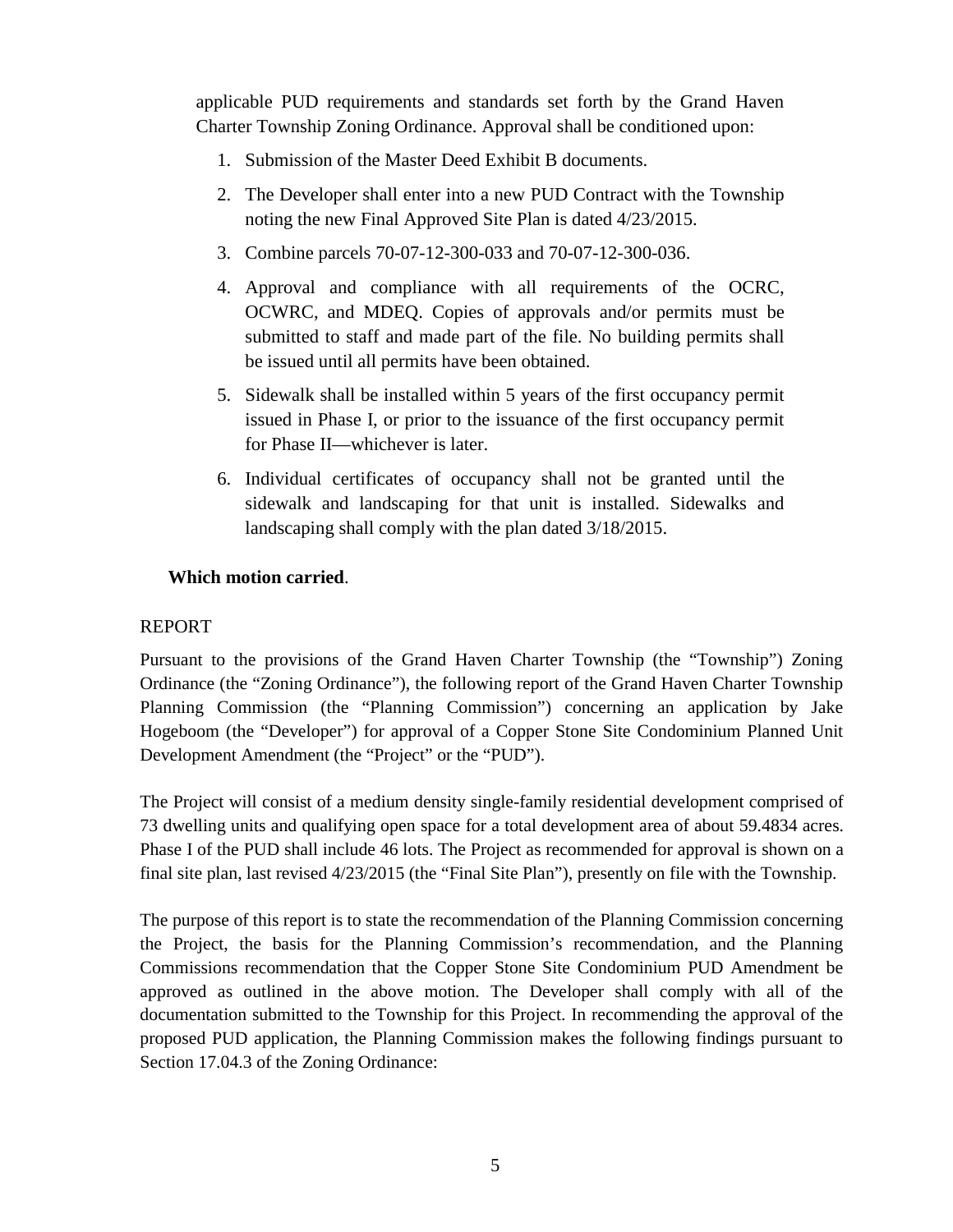- 1. The Project meets the site plan review standards of Section 23.06 of the Zoning Ordinance. Specifically, pursuant to Section 23.06.7, the Planning Commission finds as follows:
	- A. The uses proposed will not adversely affect the public health, safety, or welfare. Uses and structures located on the site take into account topography, size of the property, the uses on adjoining property and the relationship and size of buildings to the site.
	- B. The site will be developed so as not to impede the normal and orderly development or improvement of surrounding property for uses permitted in this ordinance.
	- C. Safe, convenient, uncontested, and well defined vehicular and pedestrian circulation is provided for ingress/egress points and within the site. Drives, streets and other circulation routes are designed to promote safe and efficient traffic operations within the site and at ingress/egress points.
	- D. The arrangement of public or private vehicular and pedestrian connections to existing or planned streets in the area are planned to provide a safe and efficient circulation system for traffic within the township.
	- E. Removal or alterations of significant natural features are restricted to those areas which are reasonably necessary to develop the site in accordance with the requirements of this Ordinance. The Planning Commission has required that landscaping, buffers, and/or greenbelts be preserved and/or provided to ensure that proposed uses will be adequately buffered from one another and from surrounding public and private property.
	- F. Areas of natural drainage such as swales, wetlands, ponds, or swamps are protected and preserved insofar as practical in their natural state to provide areas for natural habitat, preserve drainage patterns and maintain the natural characteristics of the land.
	- G. The site plan provides reasonable visual and sound privacy for all dwelling units located therein and adjacent thereto. Landscaping shall be used, as appropriate, to accomplish these purposes.
	- H. All buildings and groups of buildings are arranged so as to permit necessary emergency vehicle access as requested by the fire department.
	- I. All streets and driveways are developed in accordance with the Ottawa County Road Commission specifications, as appropriate.
	- J. Appropriate measures have been taken to ensure that removal of surface waters will not adversely affect neighboring properties or the public storm drainage system. Provisions have been made to accommodate storm water, prevent erosion and the formation of dust.
	- K. Exterior lighting is arranged so that it is deflected away from adjacent properties and so it does not interfere with the vision of motorists along adjacent streets, and consists of sharp cut-off fixtures.
	- L. All loading and unloading areas and outside storage areas, including areas for the storage of trash, which face or are visible from residential districts or public streets, are screened.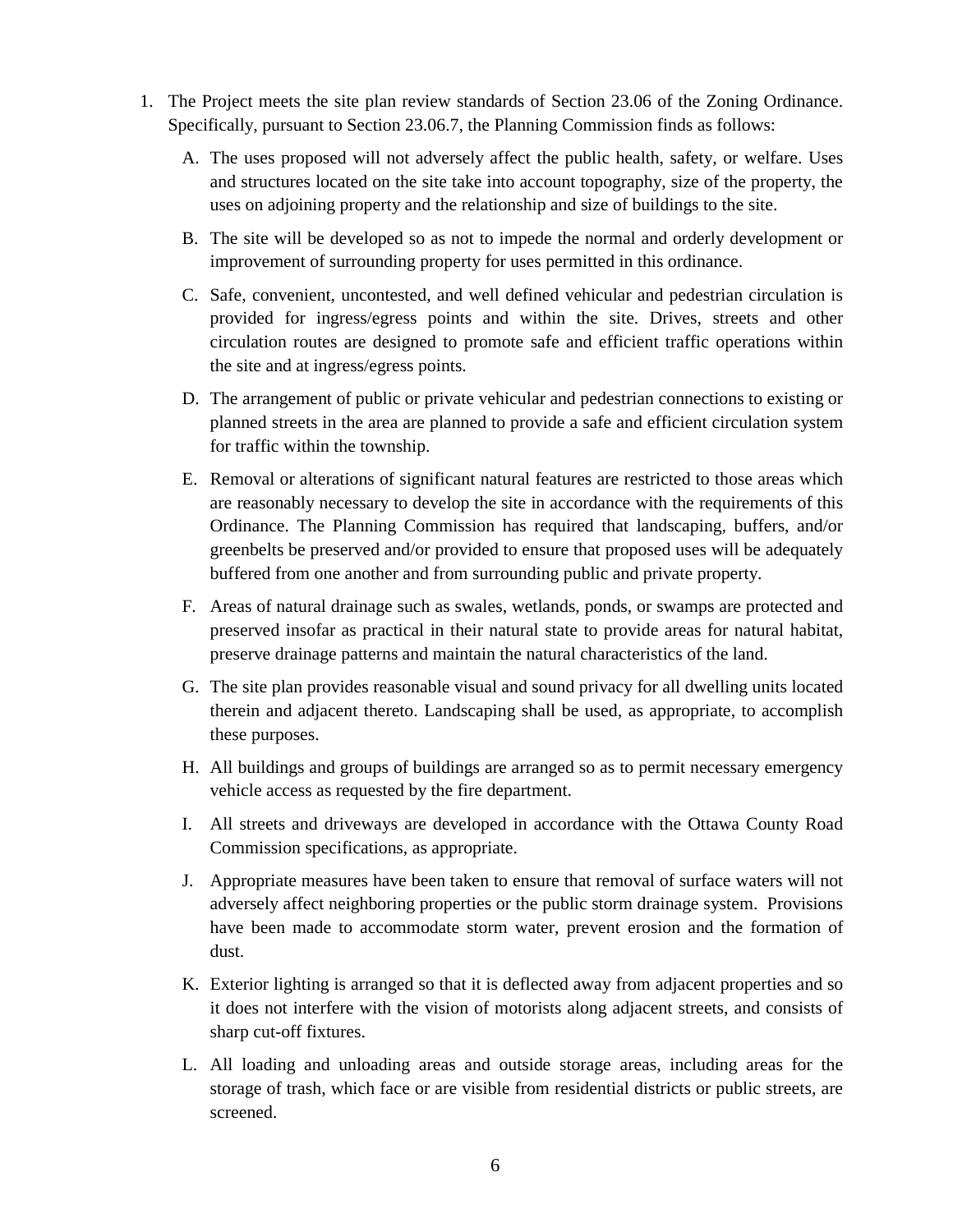- M. Entrances and exits are provided at appropriate locations so as to maximize the convenience and safety for persons entering or leaving the site.
- N. The site plans conforms to all applicable requirements of County, State, Federal, and Township statutes and ordinances.
- O. The general purposes and spirit of this Ordinance and the Master Plan of the Township are maintained.
- 2. The Planning Commission finds the Project meets the intent for a PUD, as described in Section 17.01.3 of the Zoning Ordinance. By approving this Project as a PUD, the Township has been able to negotiate various amenities and design characteristics as well as additional restrictions with the Developer, which the Township would not have been able to negotiate if the PUD Chapter of the Zoning Ordinance was not used.
- 3. Compared to what could have been constructed by right, the Project has been designed to accomplish the following objectives from Section 17.01.4 of the Zoning Ordinance:
	- A. The Project will encourage the use of land in accordance with its natural character and adaptability;
	- B. The Project will promote the conservation of natural features and resources through the preservation of required open space;
	- C. The Project will promote innovation in land use planning and development;
	- D. The Project will promote the enhancement of housing and traffic circulation for the residents of the Township;
	- E. The Project will promote greater compatibility of design and better use between neighboring properties;
	- F. The Project will promote more economical and efficient use of the land while providing harmonious variety of housing choices; and
	- G. The Project will promote the preservation of open space.
- 4. The Project meets the following qualification requirements of Section 17.02 of the Zoning Ordinance:
	- A. The Project meets the minimum size of five (5) acres of contiguous land.
	- B. The Project exhibits significant natural features encompassing more than 25% of the land area, which will be preserved as a result of the PUD plan.
	- C. The PUD design substantially moves forward the Intent and Objectives of Section 17.01 of the Zoning Ordinance.
- 5. The Planning Commission also finds the Project complies with the general PUD Design Considerations of Section 17.05 of the Zoning Ordinance:
	- A. The storm water management system for the Project and the drainage facilities will properly accommodate storm water on the site, will prevent run off to adjacent properties, and are consistent with the Township's groundwater protection strategies.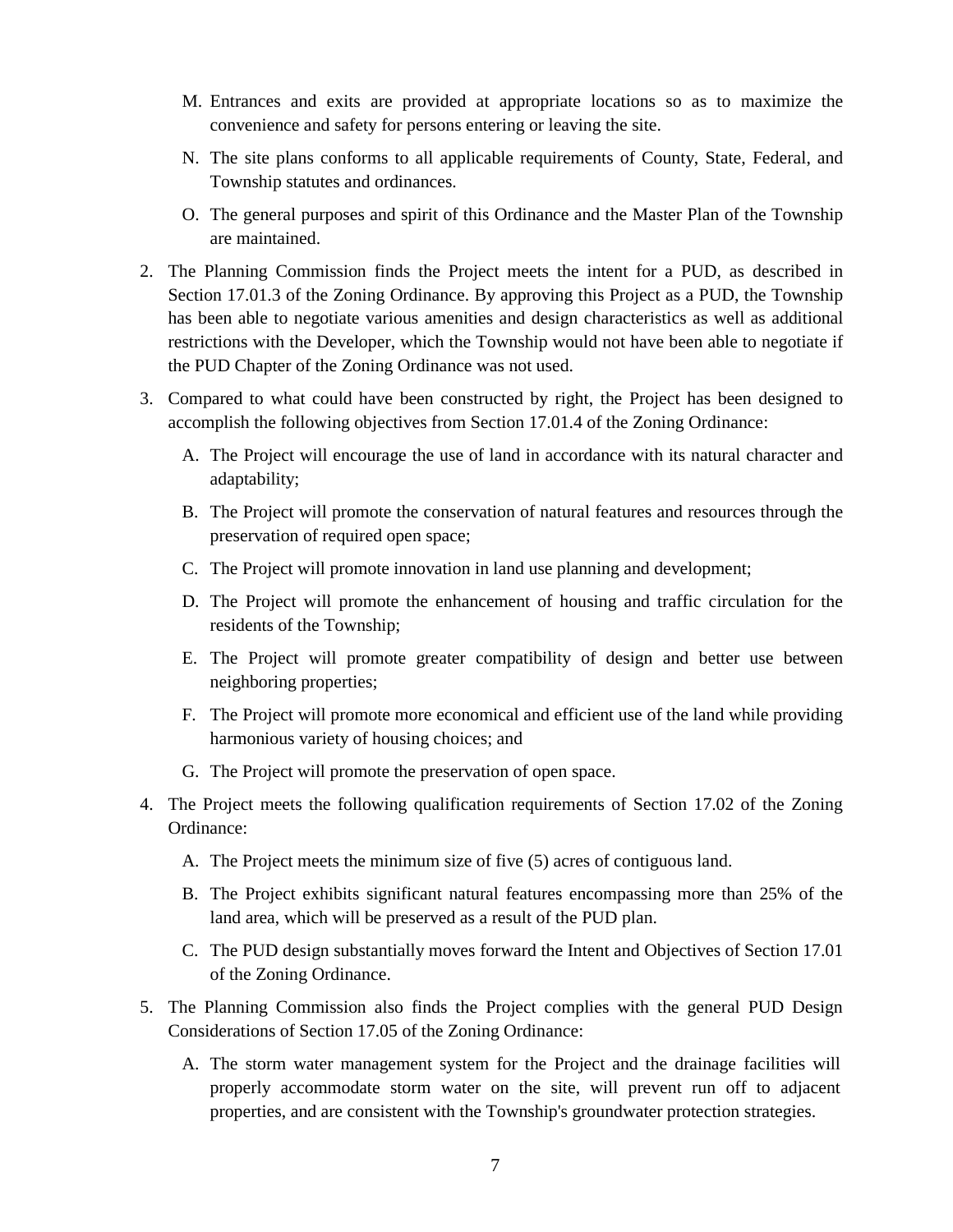- B. The Project will not interfere with or unduly burden the water supply facilities, the sewage collection and disposal systems, or other public services such as school facilities, park and recreation facilities, etc.
- C. Utility services within the Project shall be underground. This includes but is not limited to electricity, gas lines, telephone, cable television, public water and sanitary sewer.
- D. The internal road system in the Project is designed to limit destruction of existing natural vegetation and to decrease the possibility of erosion.
- E. Vehicular circulation, traffic and parking areas have been planned and located to minimize effects on occupants and users of the Project and to minimize hazards to adjacent properties and roadways.
- F. Parking requirements for each use have been determined to be in accordance with Chapter 24 (Parking, Loading Space, and Signs).
- G. Street lighting will be installed in the same manner as required under the Township's Subdivision Control Ordinance.
- H. Buildings in the Project have been sited to protect natural resources. Natural features such as natural grade, trees, vegetation, water bodies and others have been incorporated into the Final Site Plan.
- I. The predominant building materials have been found to be those characteristic of Grand Haven Charter Township such as brick, wood, native stone and tinted/textured concrete masonry units and/or glass products.
- J. Landscaping, natural features, open space and other site amenities have been located in the Project to be convenient for occupants of, and visitors to, the PUD.
- K. The Project is reasonably compatible with the natural environment of the site and the adjacent premises.
- L. The Project will not unduly interfere with the provision of adequate light or air, nor will it overcrowd land or cause an unreasonably severe concentration of population.
- M. Exterior lighting within the Project complies with Chapter 20A for an LZ 2 zone.
- N. The Project will not have a substantially detrimental effect upon or substantially impair the value of neighborhood property, as long as all of the standards and conditions of this approval of the Project are satisfied.
- O. The Project is in compliance with all applicable Federal, State, County, and local laws and regulations. Any other permits for development that may be required by other agencies shall be available to the Township Board before construction is commenced.
- P. The Project provides adequate accessibility for a single family residential development with more than 24 dwelling units (*i.e., more than one separate access*).
- Q. The driveways providing access to corner lots shall gain access from the lesser traveled of the two intersecting streets.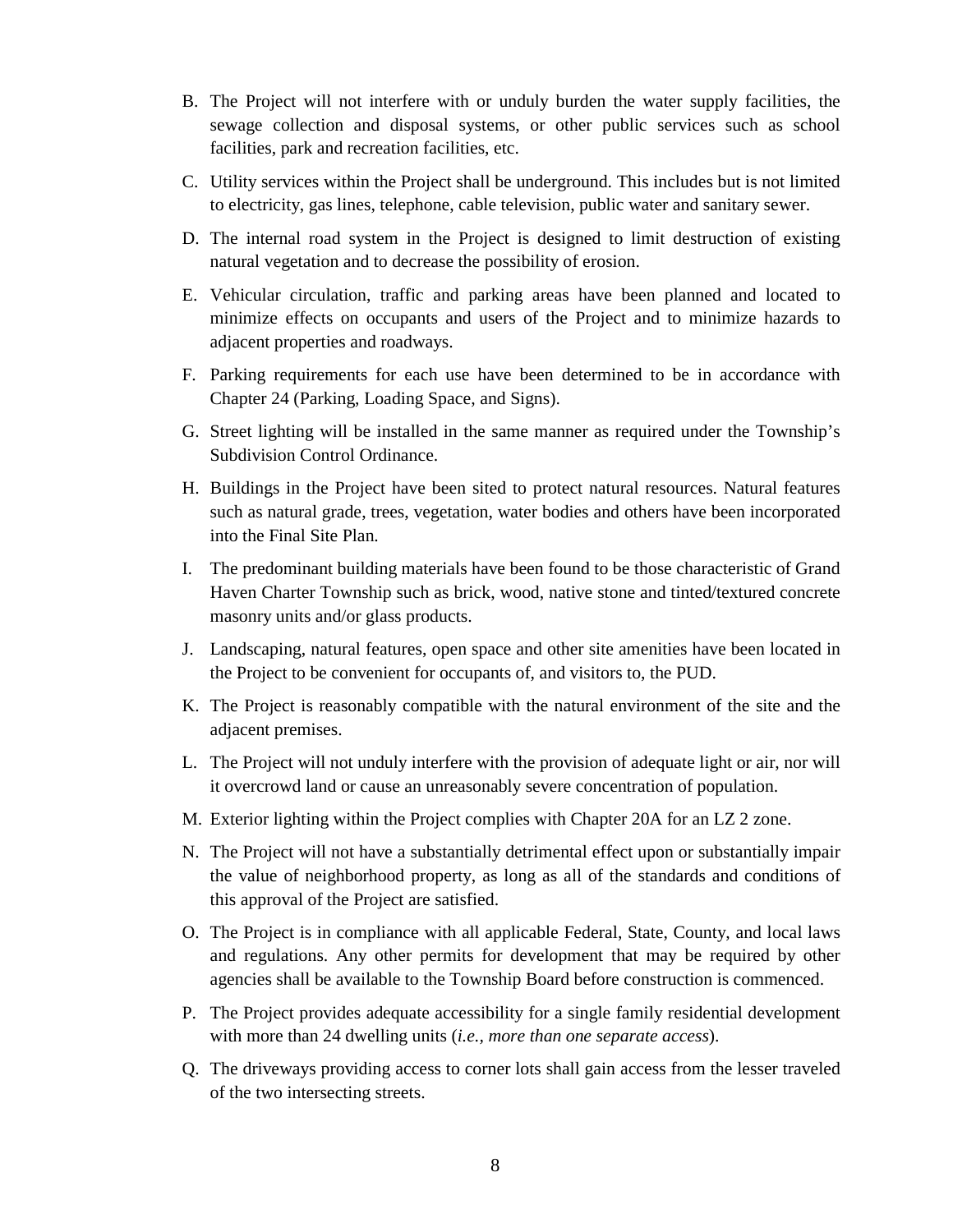- R. The Project satisfies the minimum open space of 25% required by the Zoning Ordinance.
- S. The open space in the Project is large enough and properly dimensioned to contribute to the purpose and objectives of the PUD.
- T. The open space in the Project consists of contiguous land area which is restricted to non-development uses.
- U. The open space shall remain under common ownership or control.
- V. The open space shall be set aside by a means of conveyance approved by the Township Board, which conveyance satisfies the requirements of Section 17.05.5.G of the Zoning Ordinance.
- W. The Project does abut a single family residential district. The two developments consist of a natural feature transition consisting of woodlands and a ravine.
- X. The Project is consistent with the goals and objectives of the Master Land Use Plan. Specifically, it is consistent with the Master Plan designation of the property in question.

## IX. NEW BUSINESS

A. 2015 – 2018 Strategic Plan Presentation

Fedewa provided an overview through a memorandum dated May  $14<sup>th</sup>$ .

The 2015 – 2018 Strategic Plan Draft was discussed by Commissioners and focused on:

- Noted the section describing the Master Plan update indicates the plan was adopted. Fedewa explained the 2015 Business Plan adopted by the Township Board indicated the projected date of completion was September 2015. Therefore, the section was written for that time period.
- The second Special Joint Session with the Township Board and Planning Commission is scheduled for June  $3<sup>rd</sup>$ , which will be a good opportunity to discuss the Strategic Plan in detail.

Kieft made a motion to recommend approval of the Strategic Plan, but withdrew the motion before it was seconded.

**Motion** by LaMourie, supported by Kieft to table the proposed 2015 – 2018 Strategic Plan until after the Special Joint Session with the Township Board and Planning Commission on June 3rd.

## **Which motion carried**.